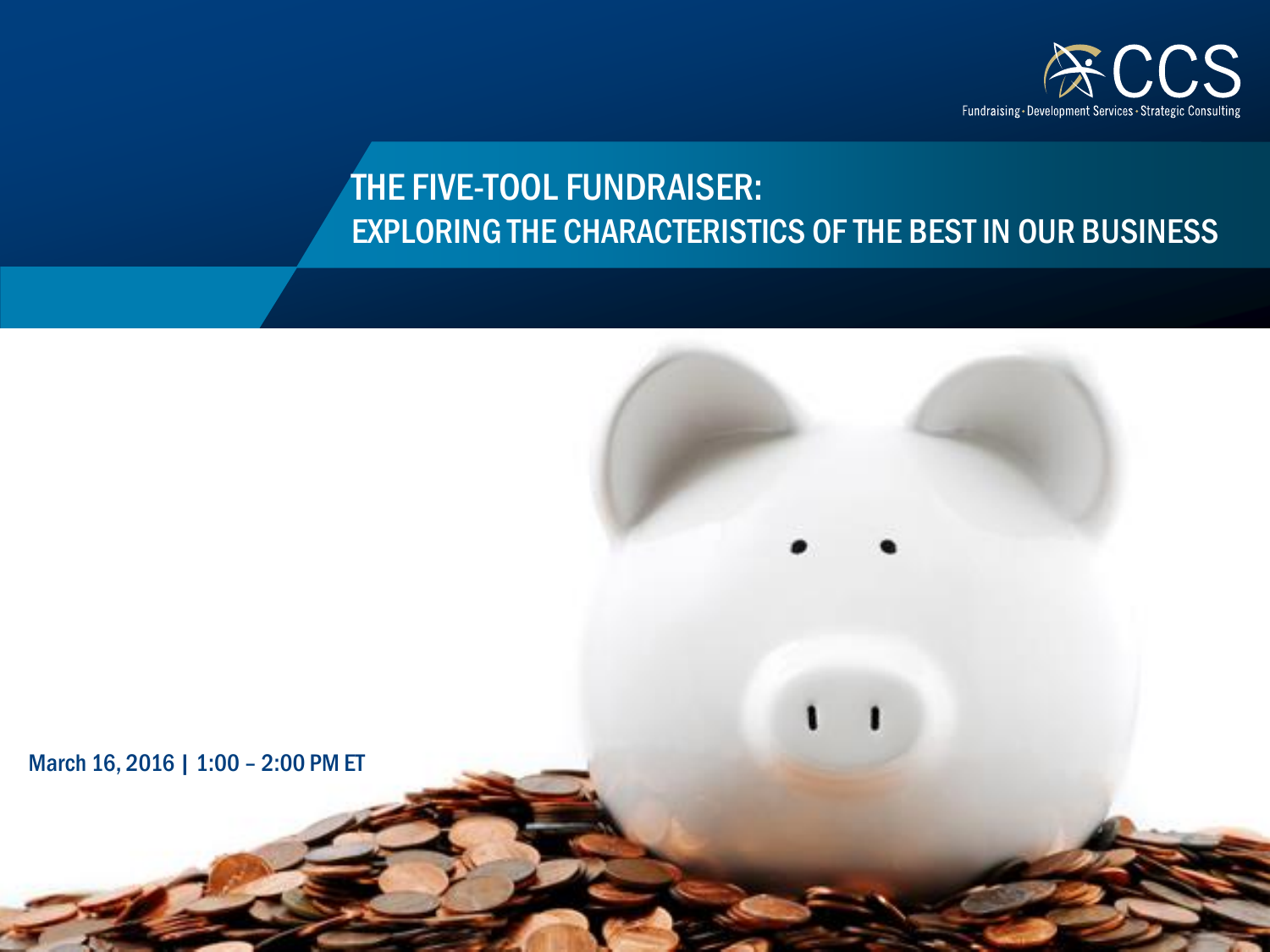# About the Presenters







Christopher Looney Principal and Managing **Director CCS** 

Claudia Looney Senior Consultant **CCS** 

Jim Looney Senior Consultant **CCS**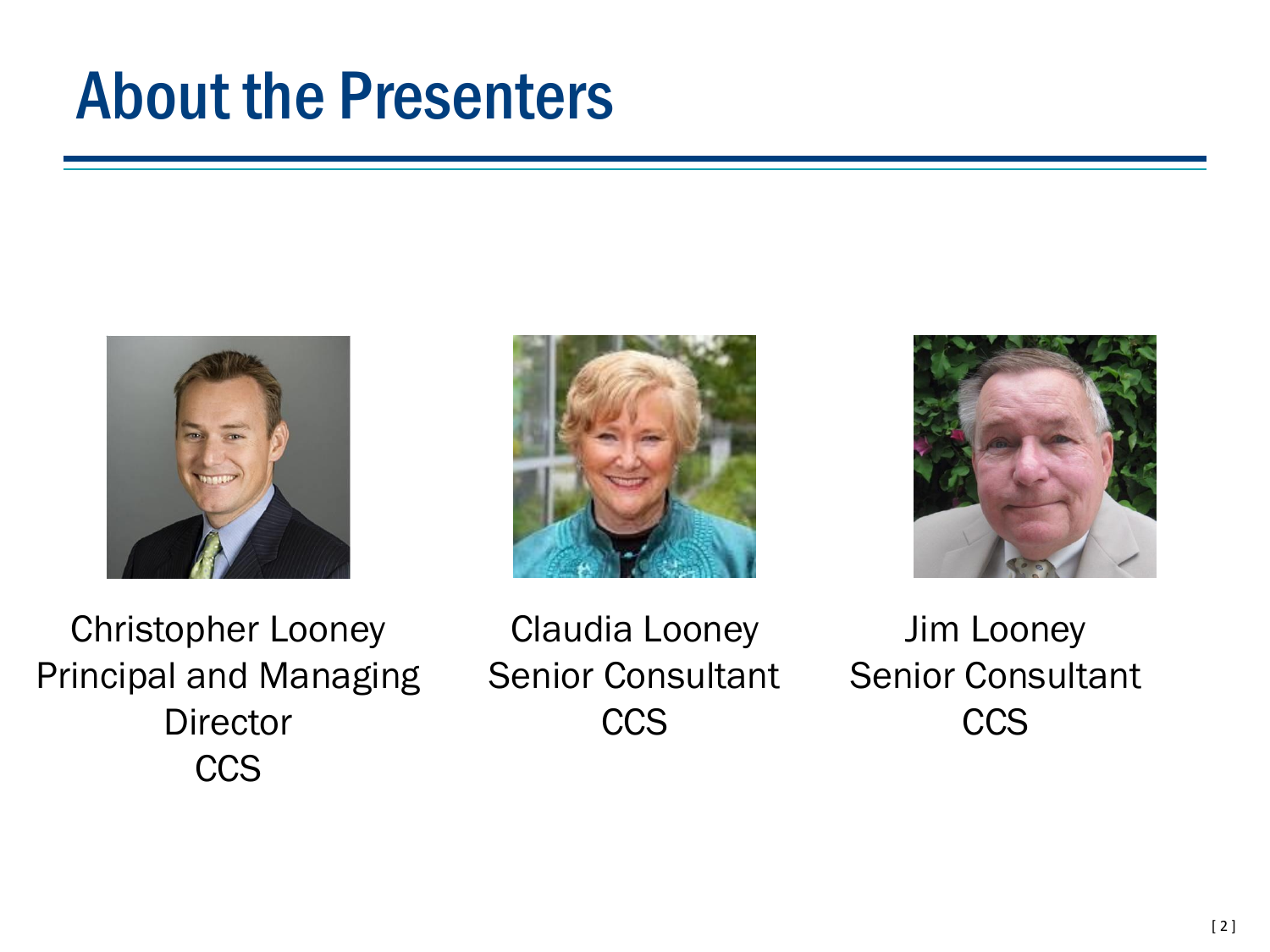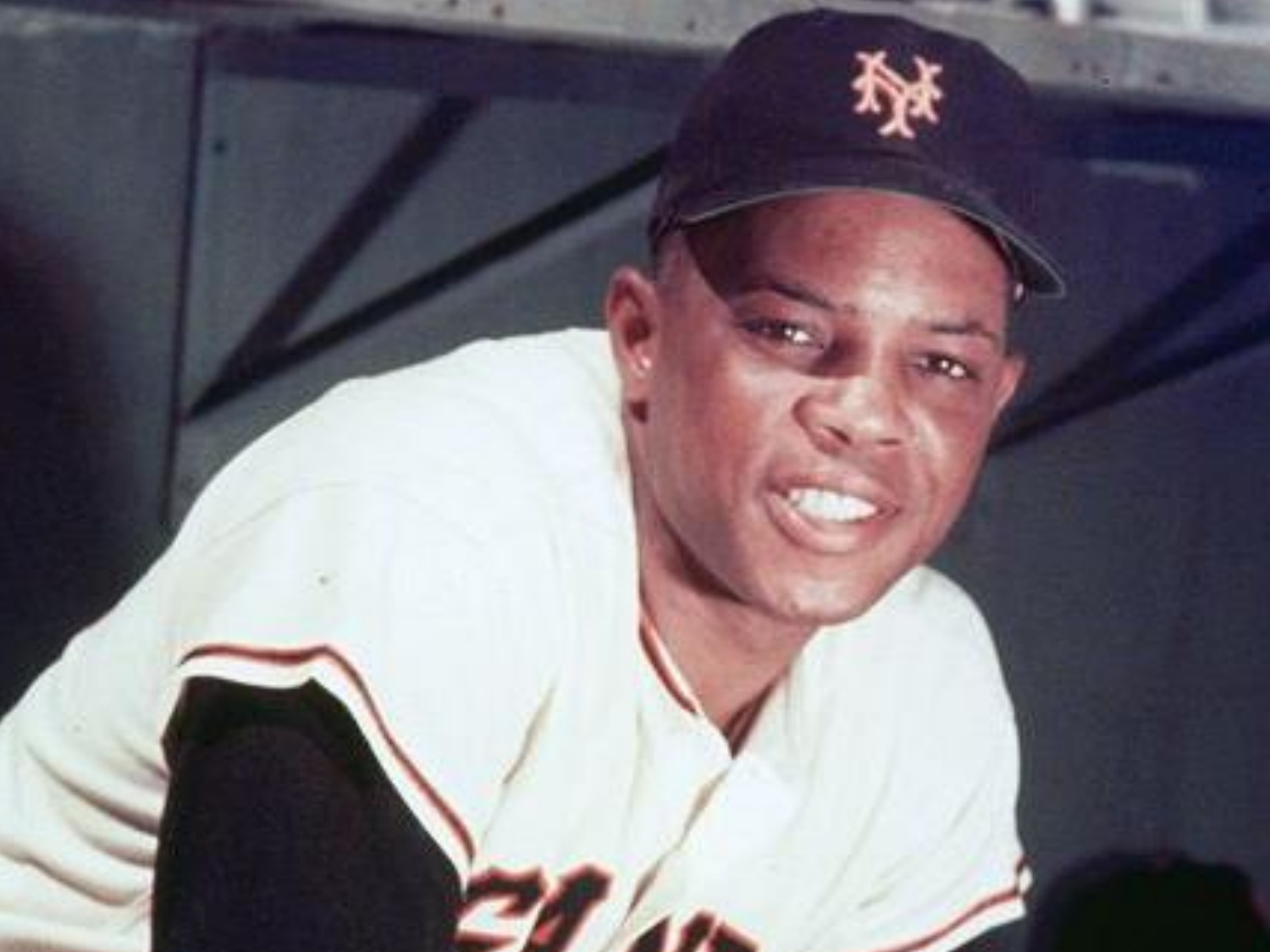# The Five Tools

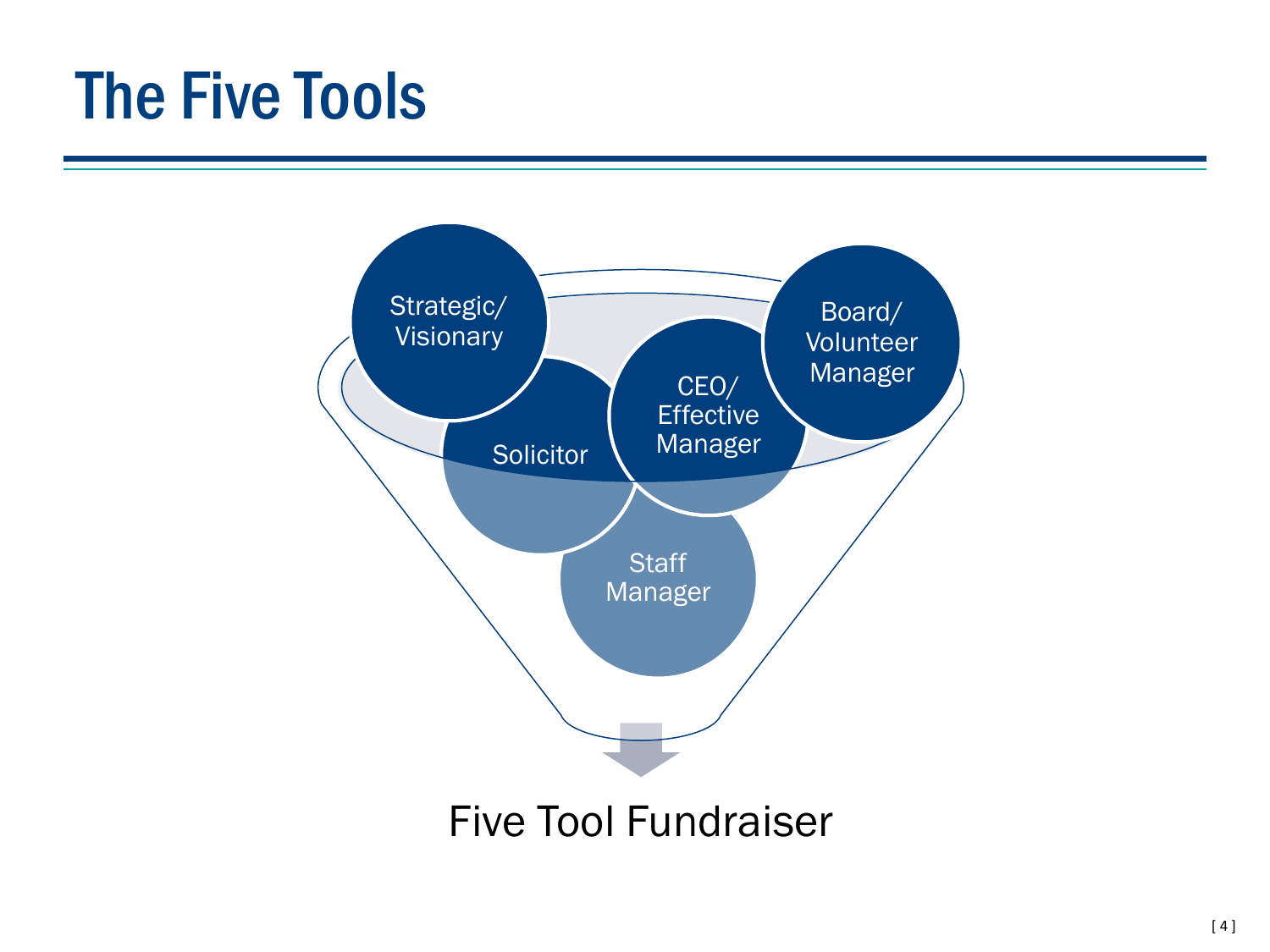# Why Does It Matter?



#### Best fundraisers are not just good salespeople.

Skills and characteristics of great fundraisers often overlooked.

Better understand a complex and demanding profession.

Knowledge of how to improve, become the best, cover deficiencies.

Improve hiring manager decisions.

Advance conversation about development profession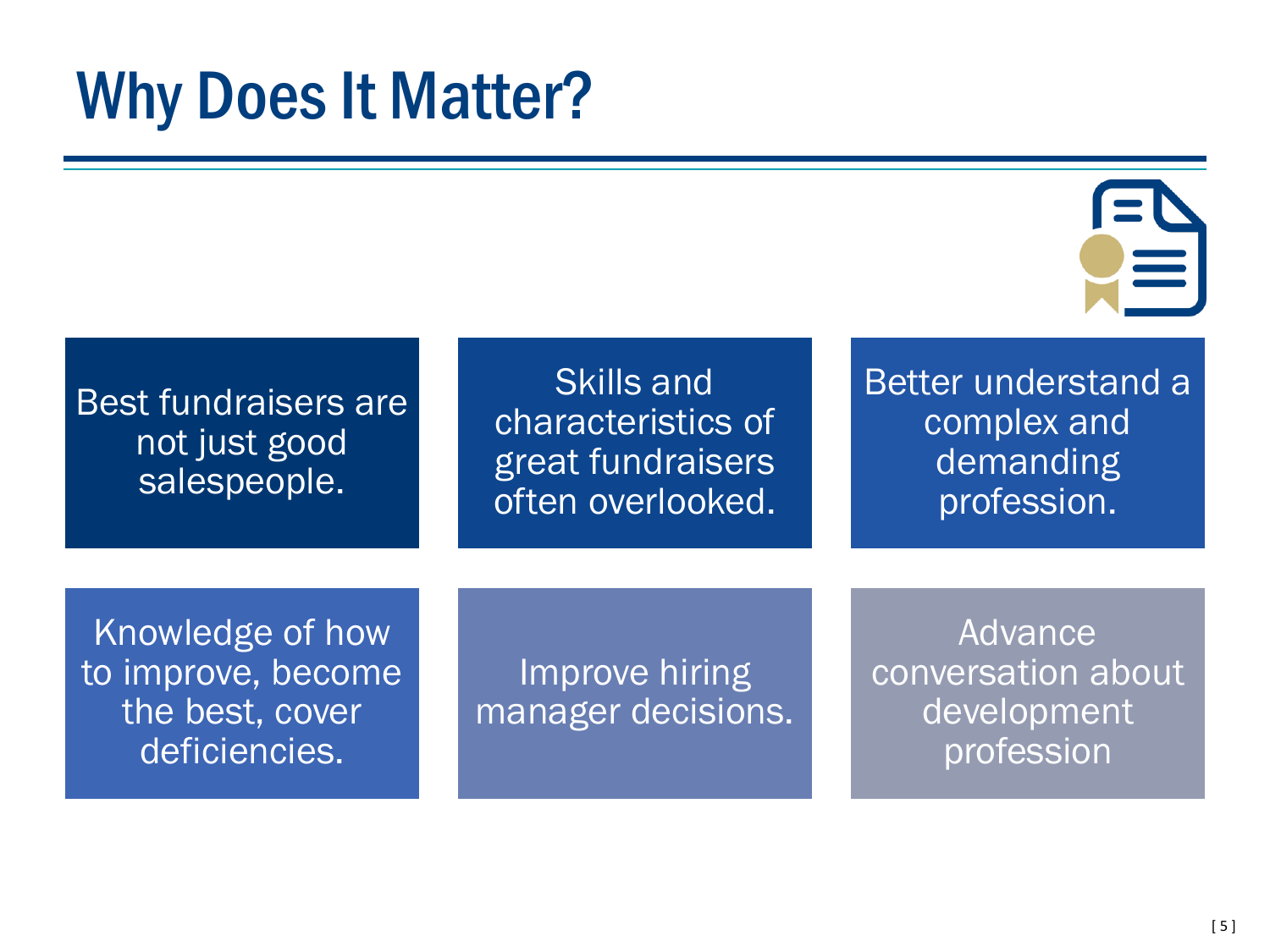

### EFFECTIVE SOLICITOR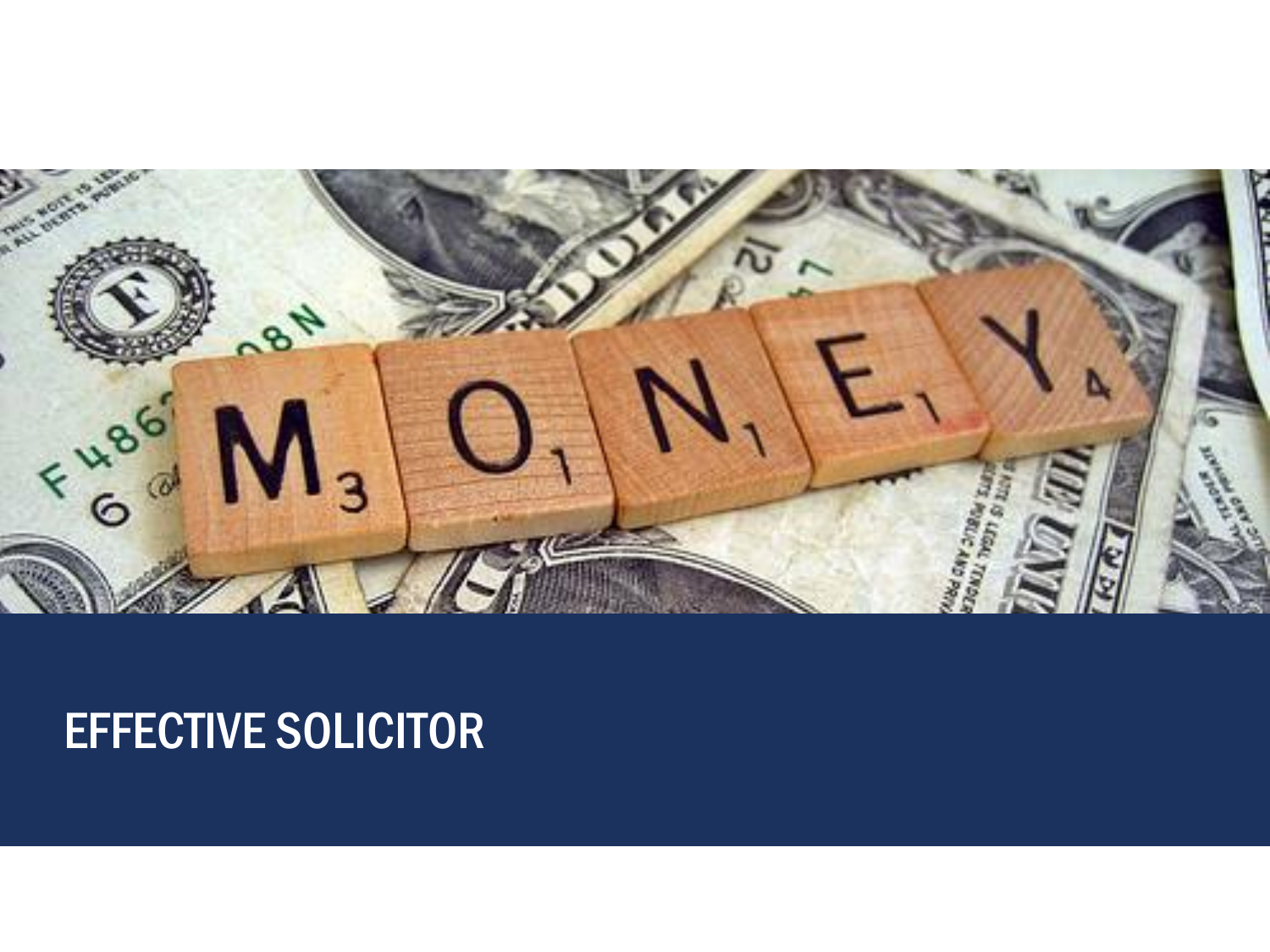# Effective Solicitor

- **Mission-driven and** passionate
- **Strong institutional** knowledge
- **Relationship builder**
- **Knows audience and** emphasizes
- **Expert communicator**
- Asks for support
- Goal-oriented and metrics focused
- Effective time management and prioritization
- Proper planning, execution, and follow-up
- Fundraising DNA

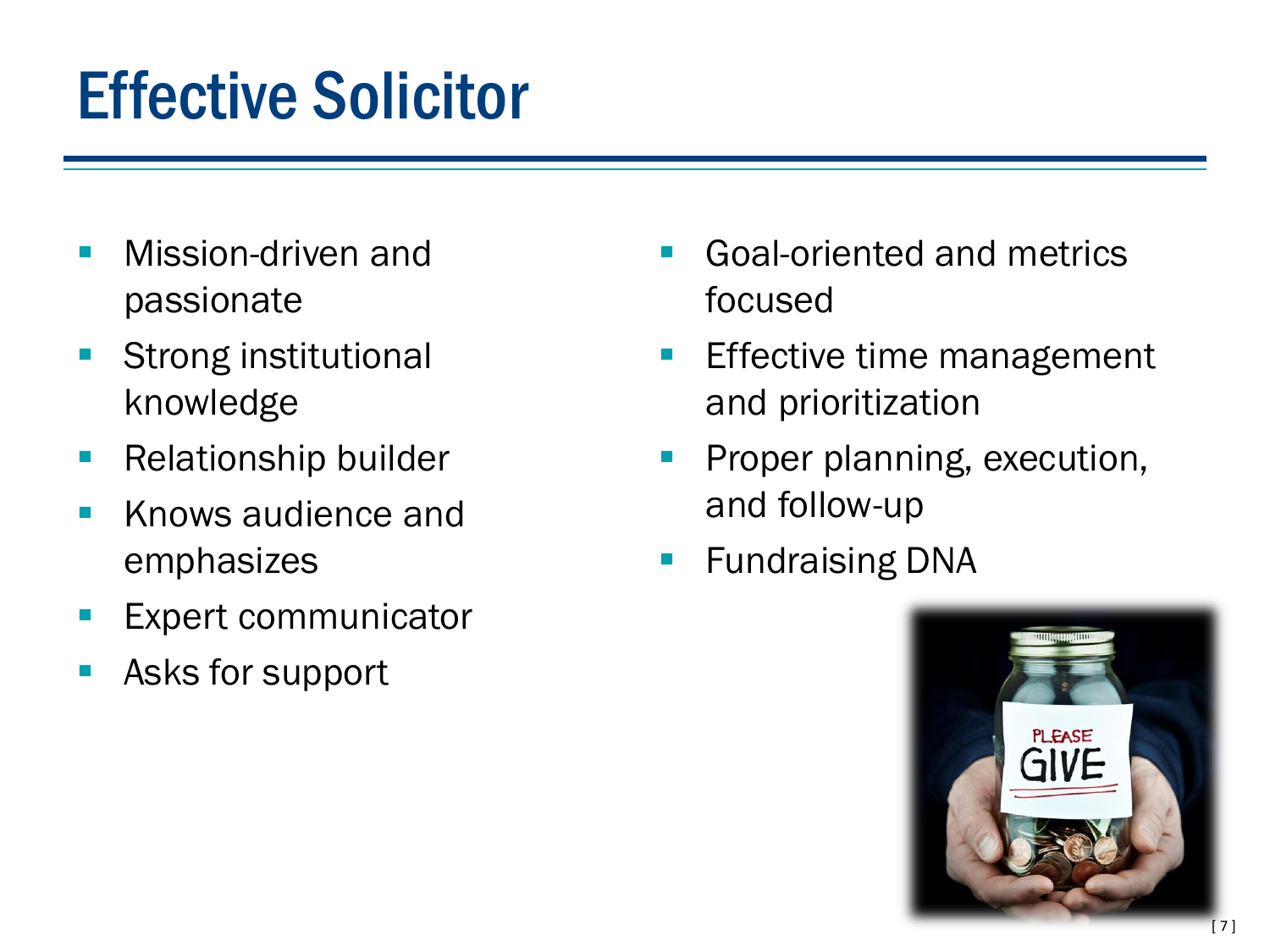

### EFFECTIVE MANAGER OF CEO AND EXECUTIVE TEAM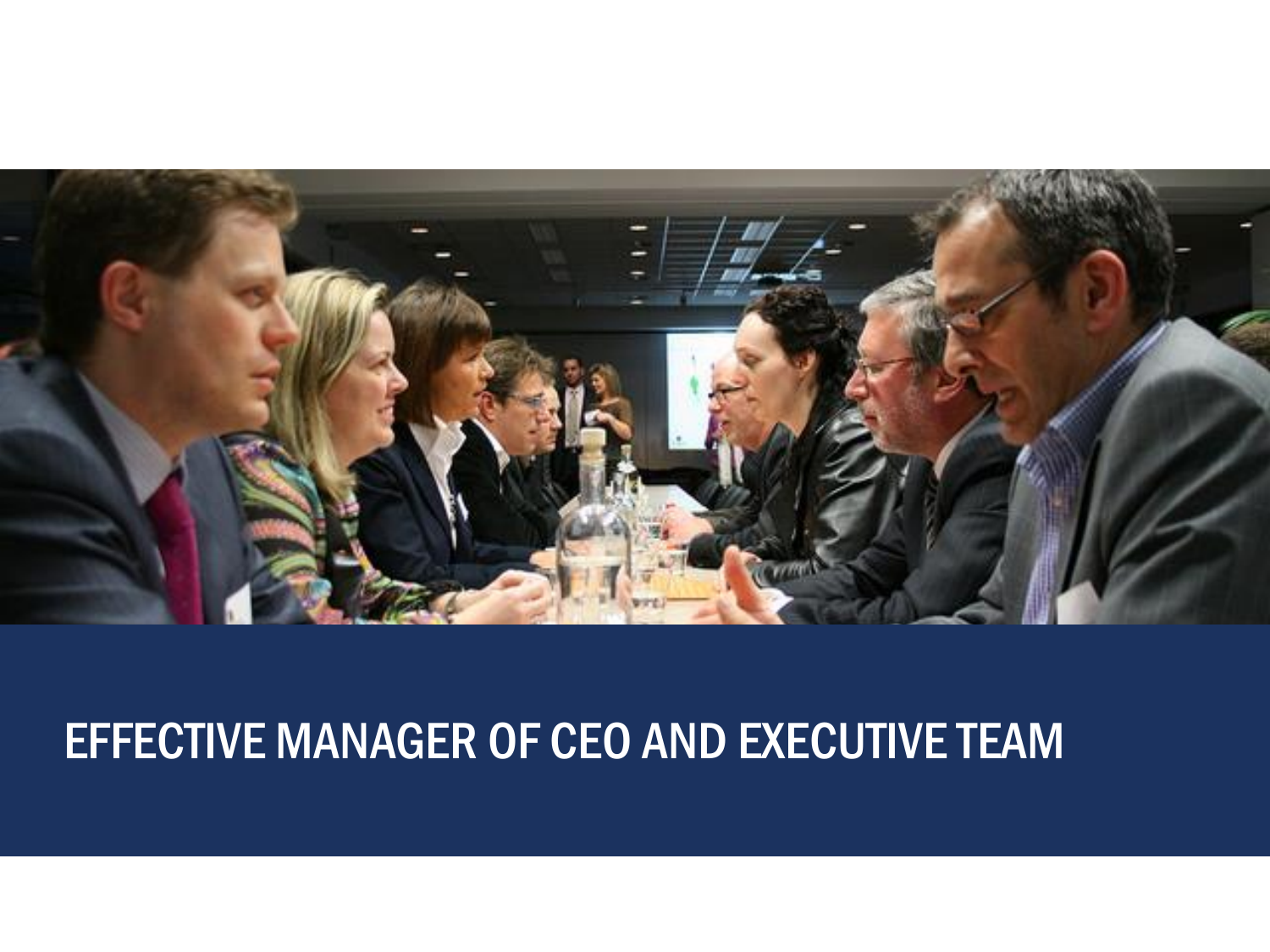## Effective Manager of CEO and Executive Team

- Teacher and mentor
- Senior member of the Leadership team
- Develops tools and resources
- Facilitates significant fundraising activity and results
- Prepares executive for meetings
- Sensitive and supportive of CEO role



9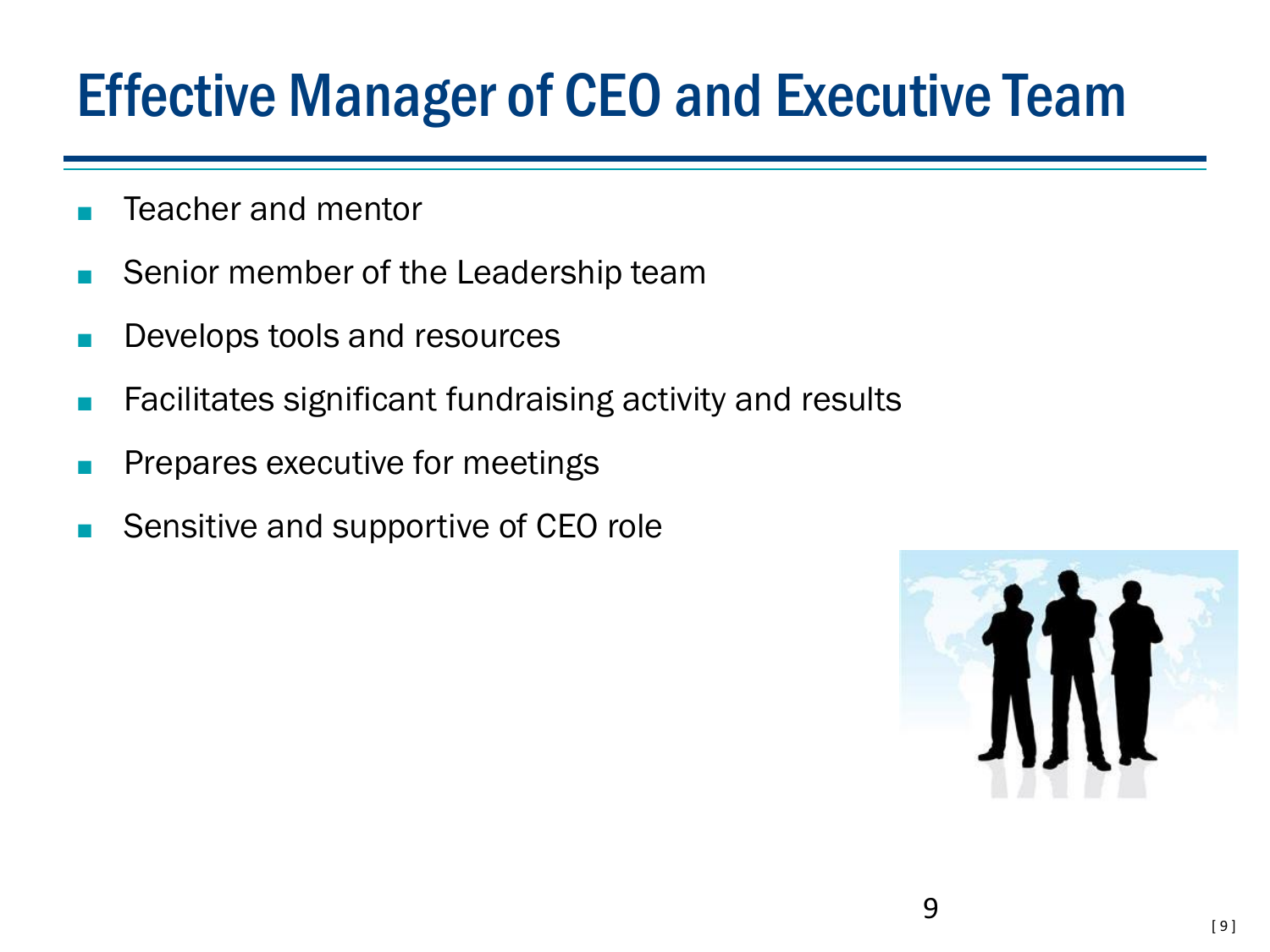

### EFFECTIVE MANAGER OF BOARD AND VOLUNTEERS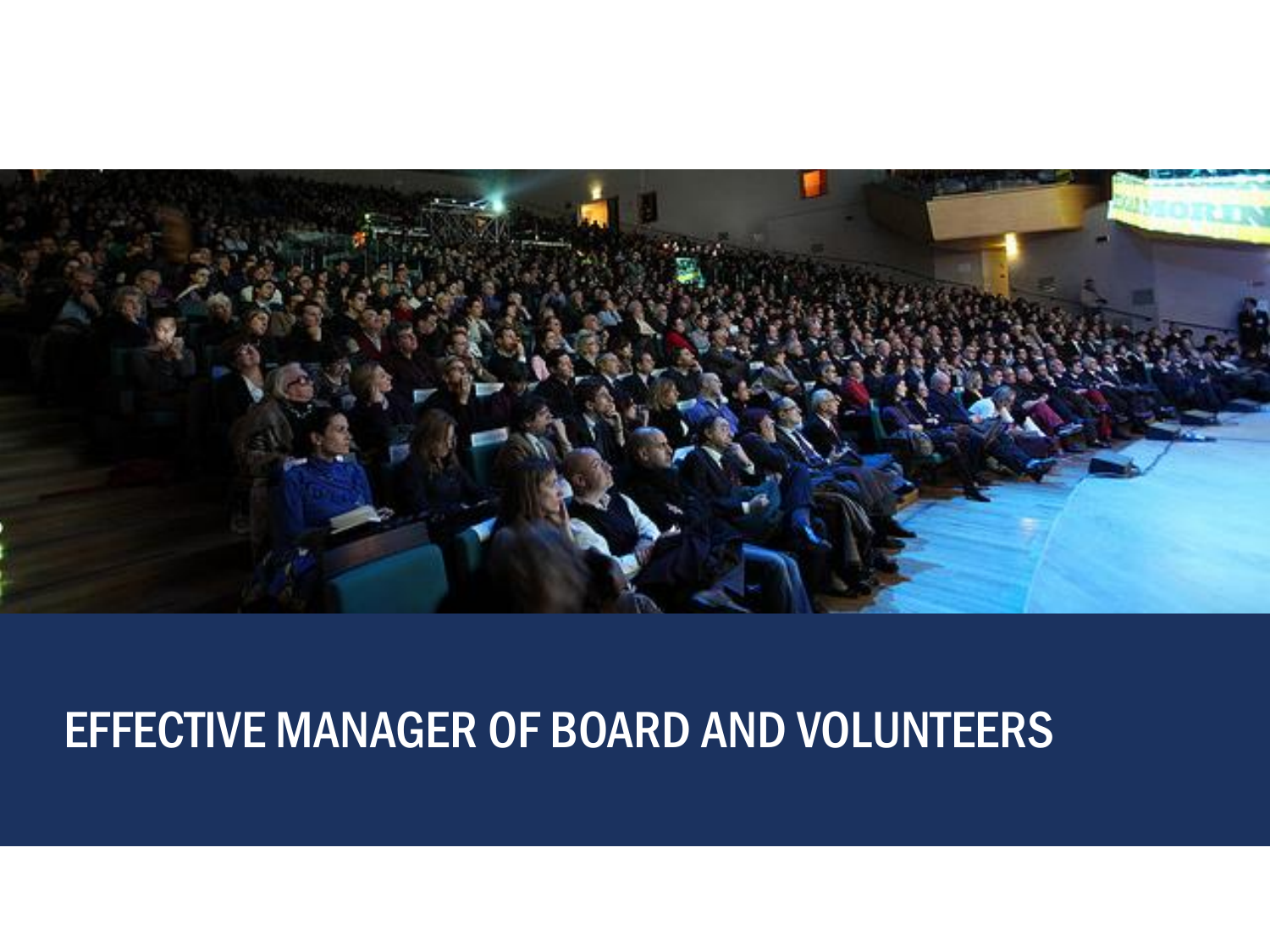# Effective Manager of Board and Volunteers

- Adequate orientation and clear expectations
- Ongoing training and education
- Work plans and appropriate staffing to accomplish goals
- Measures performance
- Regular meetings, communication, and dialogue
- Caring and thoughtful relationship-builder
- Maximize utilization of unique member assets
- Organizes and runs effective meetings
- Builds a culture of philanthropy
- Gives credit and praise freely

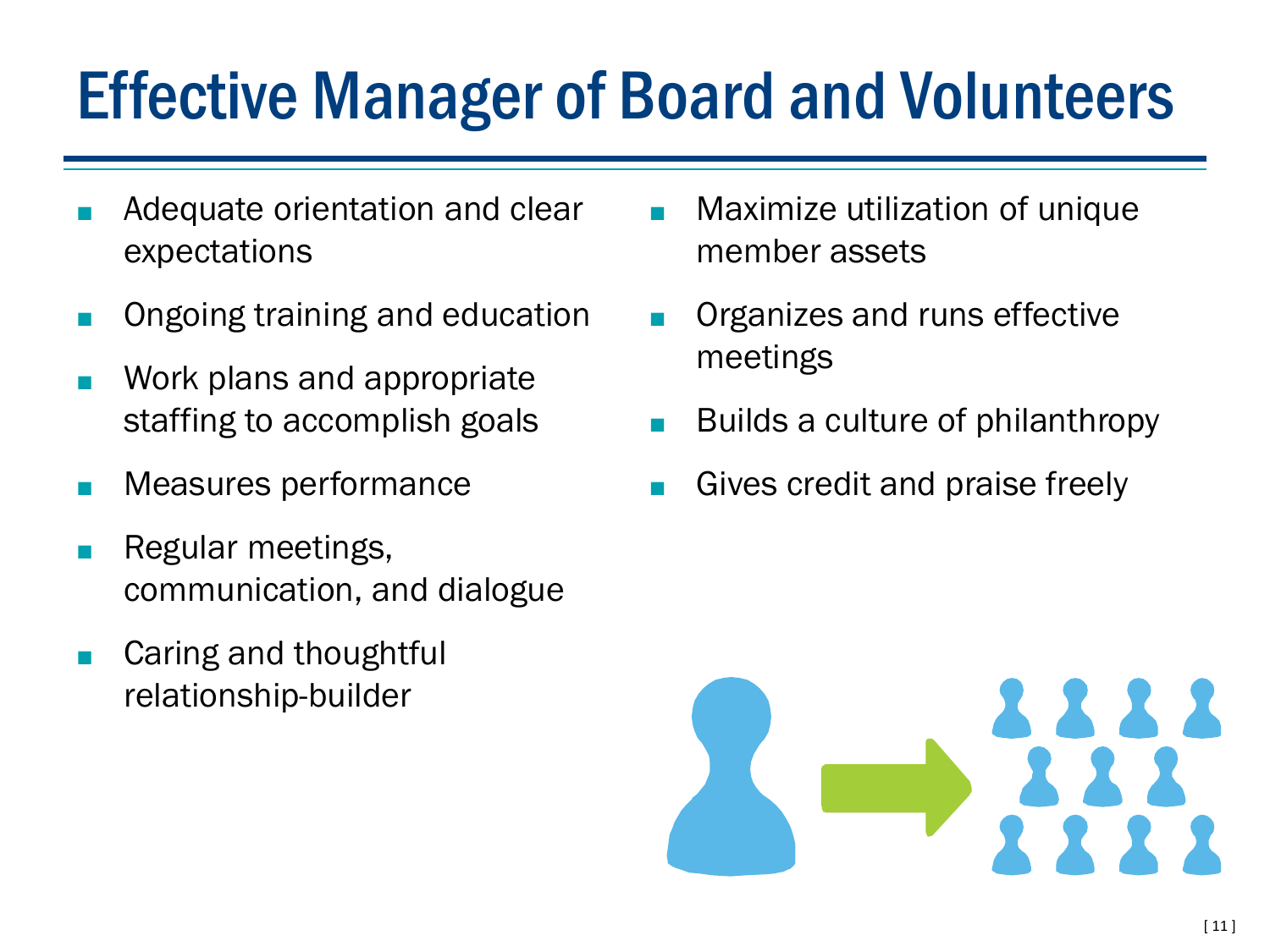

## EFFECTIVE STAFF MANAGER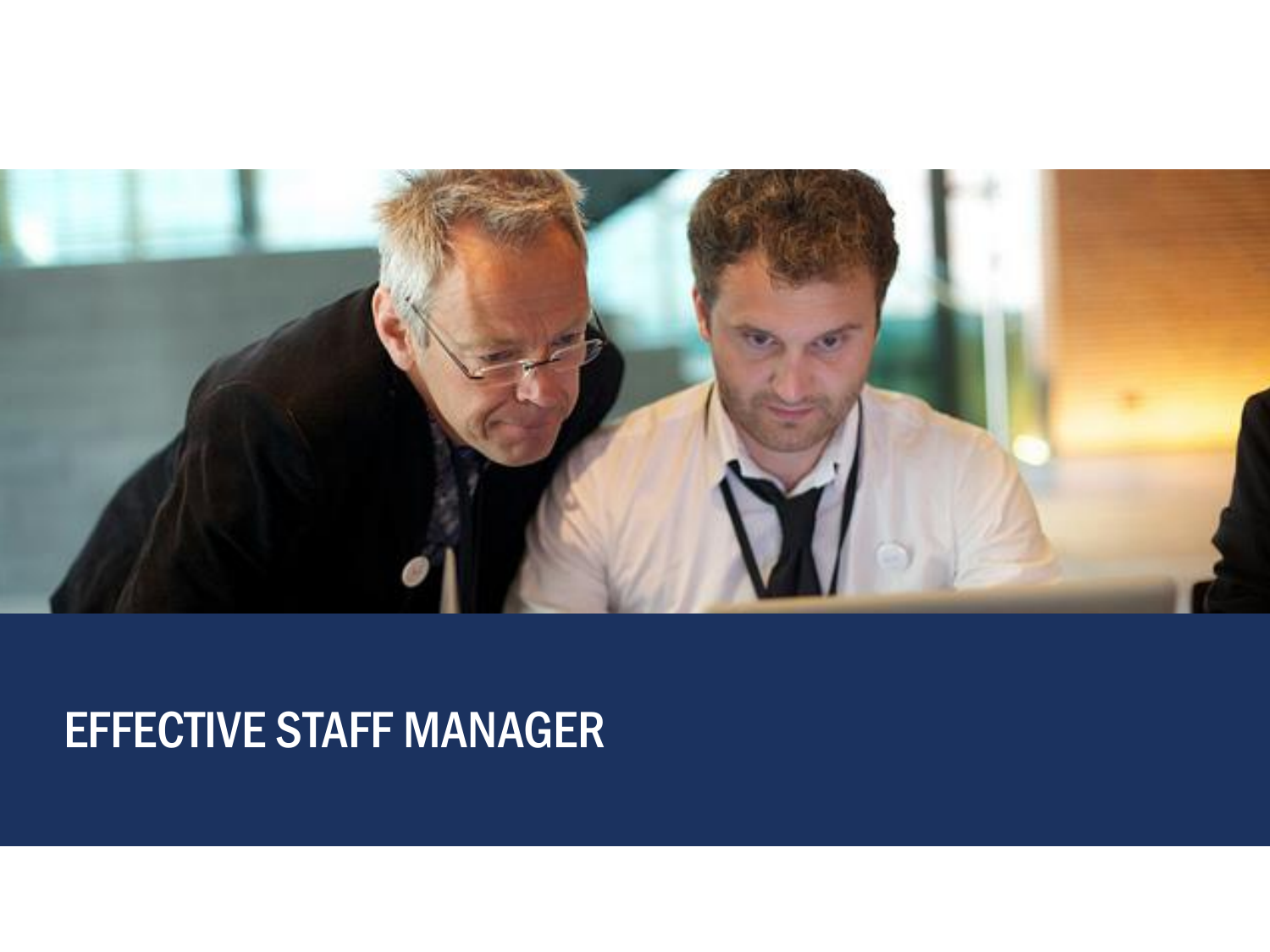# Effective Staff Manager

- Hires the best  $-$  the  $7$  "F's"
- Minimizes turnover promotes longevity
- Driven to help staff succeed
- Significant care and feeding understands keys to job satisfaction
- Creates a positive working environment – espirit de corps
- High but reasonable expectations – metrics-focused
- Perceived as a role model
- Gives credit freely accepts responsibility for staff failures
- Organization's top cheerleader
- Not afraid to have the tough conversations
- Consistent and balanced
- Sensitive to personnel issues

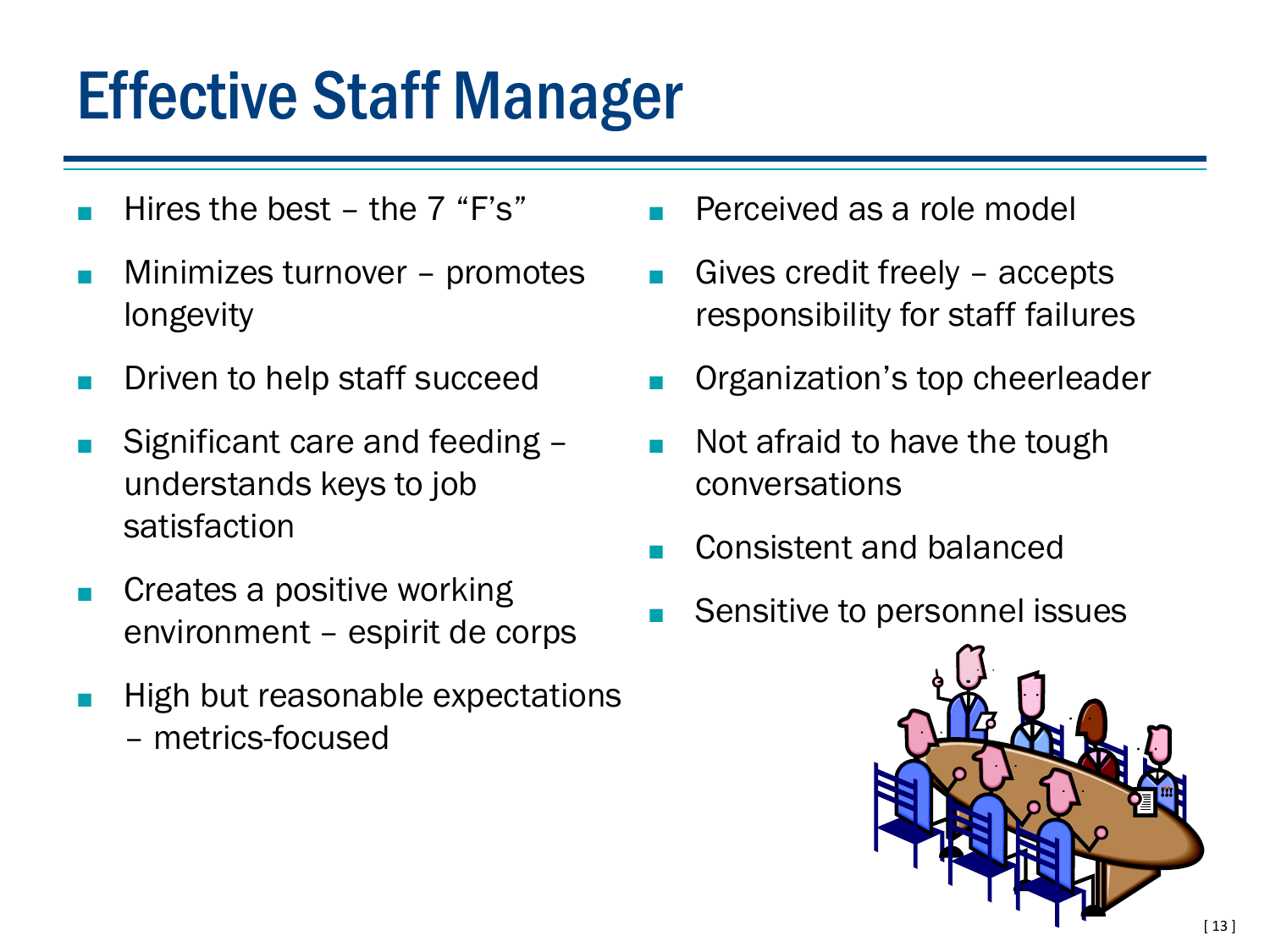

### EFFECTIVE STRATEGIST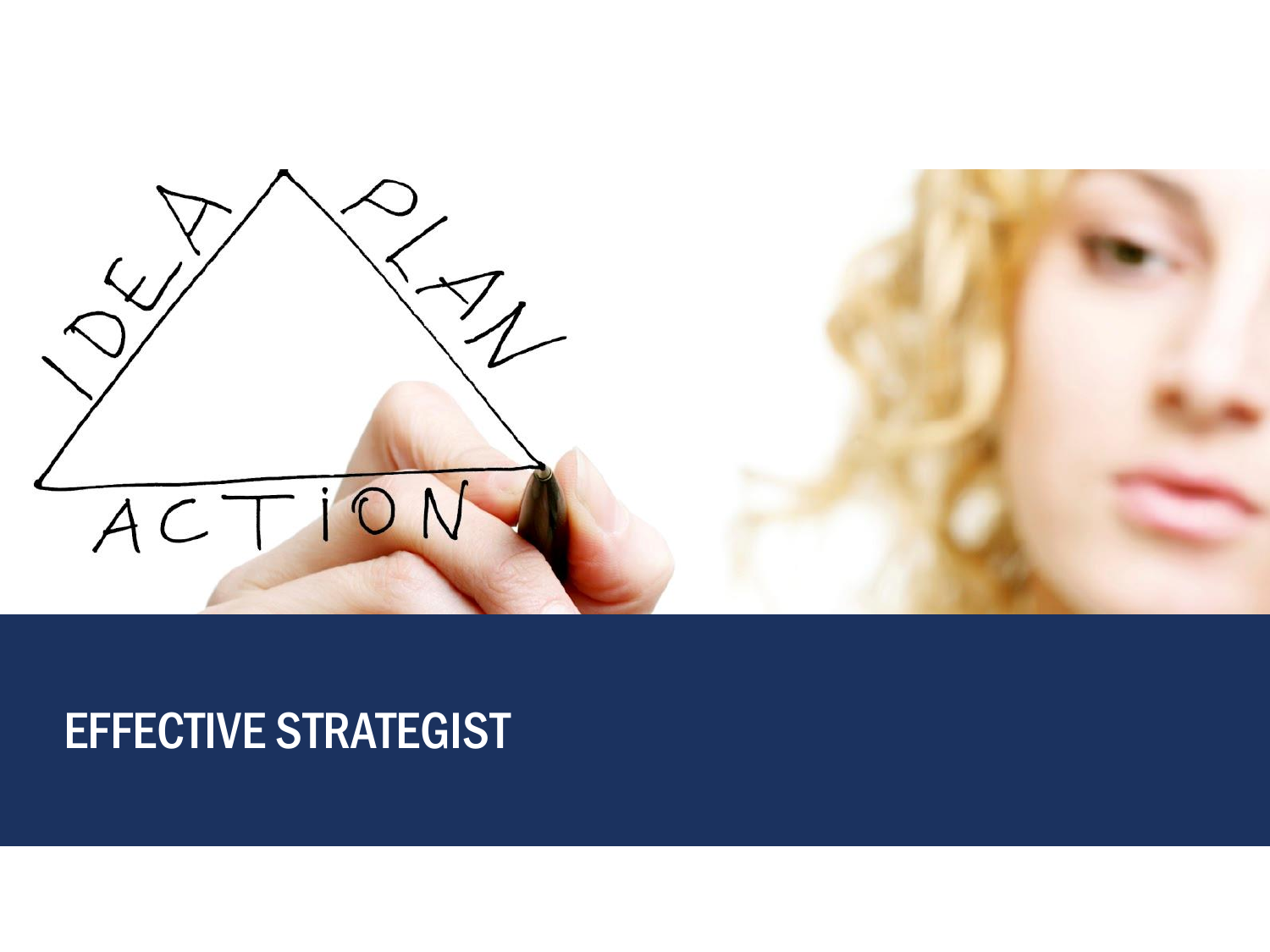# Effective Strategist

- Always looking ahead
- Takes initiative
- Big tenter pulls together and unifies diverse groups
- Seeks and uses wisdom of others
- Assesses needs and casts a big vision
- Creates strategic and tactical plans
- Makes the complex simple
- Understands and anticipates philanthropy and trends
- Makes course corrections when necessary
- Maintains focus on activities that raise money
- Navigates around politics keeps drama to a minimum

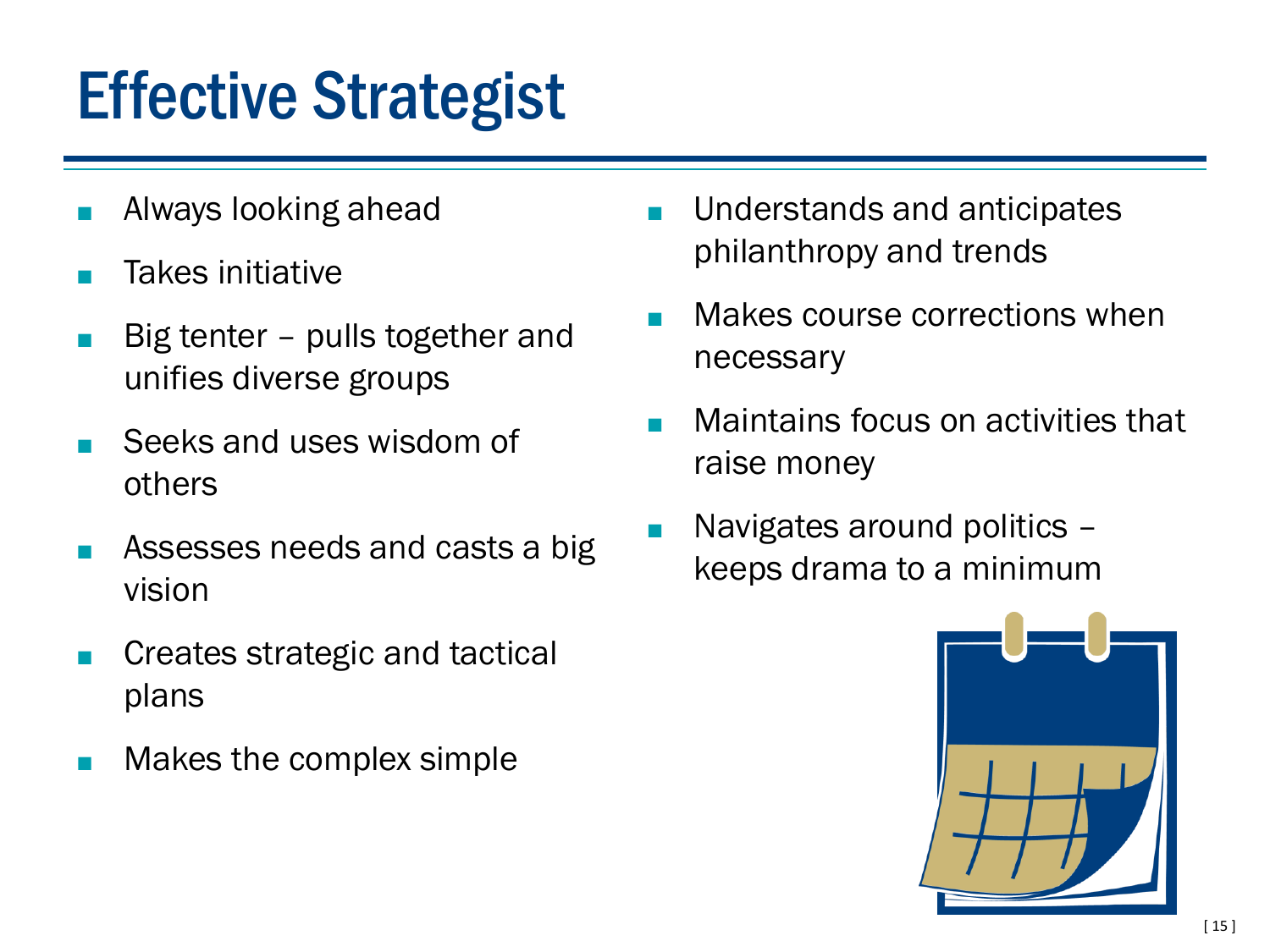